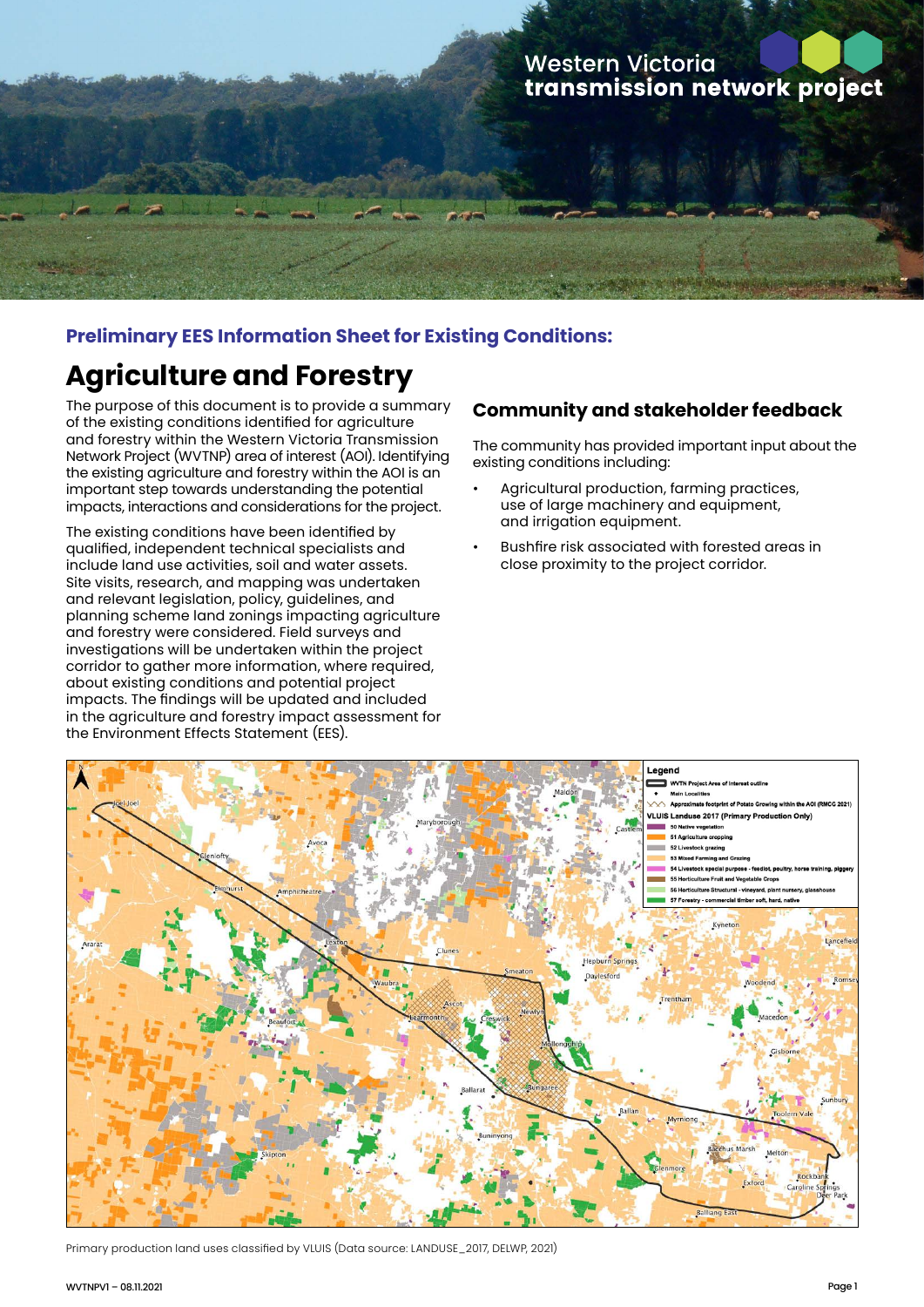## **Land use**

Agriculture is the dominant private land use within the AOI, and farms often support mixed businesses. The strategic significance of the productive agricultural land in the AOI and the importance of protecting and supporting agricultural land uses, especially in peri-urban Melbourne, has been widely recognised by government and industry groups. Agriculture and forestry activities in the AOI include:

- Wool, sheep meat, beef, intensive animal husbandry, potatoes, horticulture, crops, wine grapes, niche agriculture, and hobby farms.
- Agroforestry, shelter belts, wind breaks and native revegetation areas.

## **Property size**

The largest properties are in the western section of the AOI, and the southern part of the eastern section. In the area around Ballarat, property sizes are smaller, indicative of the more intensive potato growing and rural residential land uses.

#### **Soil**

The central portion of the AOI offers very high-quality soil and more reliable rainfall, resulting in higher value crops and more productive farming. The soils around Ballarat are some of the most productive in Victoria and sustain potatoes and intensive crops with very high value production per hectare. The soils in the Bacchus Marsh Irrigation District are also of very high quality, sustaining intensive vegetable and fruit production of very high value. Varied forms of predominantly dryland agriculture occur across the remainder of the AOI.

#### **Water**

Around Bungaree and Mollongghip there is a groundwater management area used for irrigation by potato growers. Near Newlyn and Hepburn Lagoon there is the Bullarook regulated surface water supply system. There is a gazetted irrigation district at Bacchus Marsh, where irrigation water captured by Southern Rural Water in the mid-Werribee River catchment is delivered to licensed irrigators in the Bacchus Marsh Irrigation District. The Western Irrigation Network is under construction in the eastern end of the AOI. This recycled water scheme will bring irrigation water to the Balliang and Toolern Vale areas, as well as to the Parwan Employment Precinct south of Bacchus Marsh. For less intensive grazing and cropping enterprises outside the managed water areas, farmers rely on groundwater and surface water systems for stock and domestic water.



Water Distribution (Data sources: WSPA, DELWP, 2021; GMA, DELWP, 2021; IRRIGATION\_SYSTEM\_ALLOCATION, DELWP, 2021)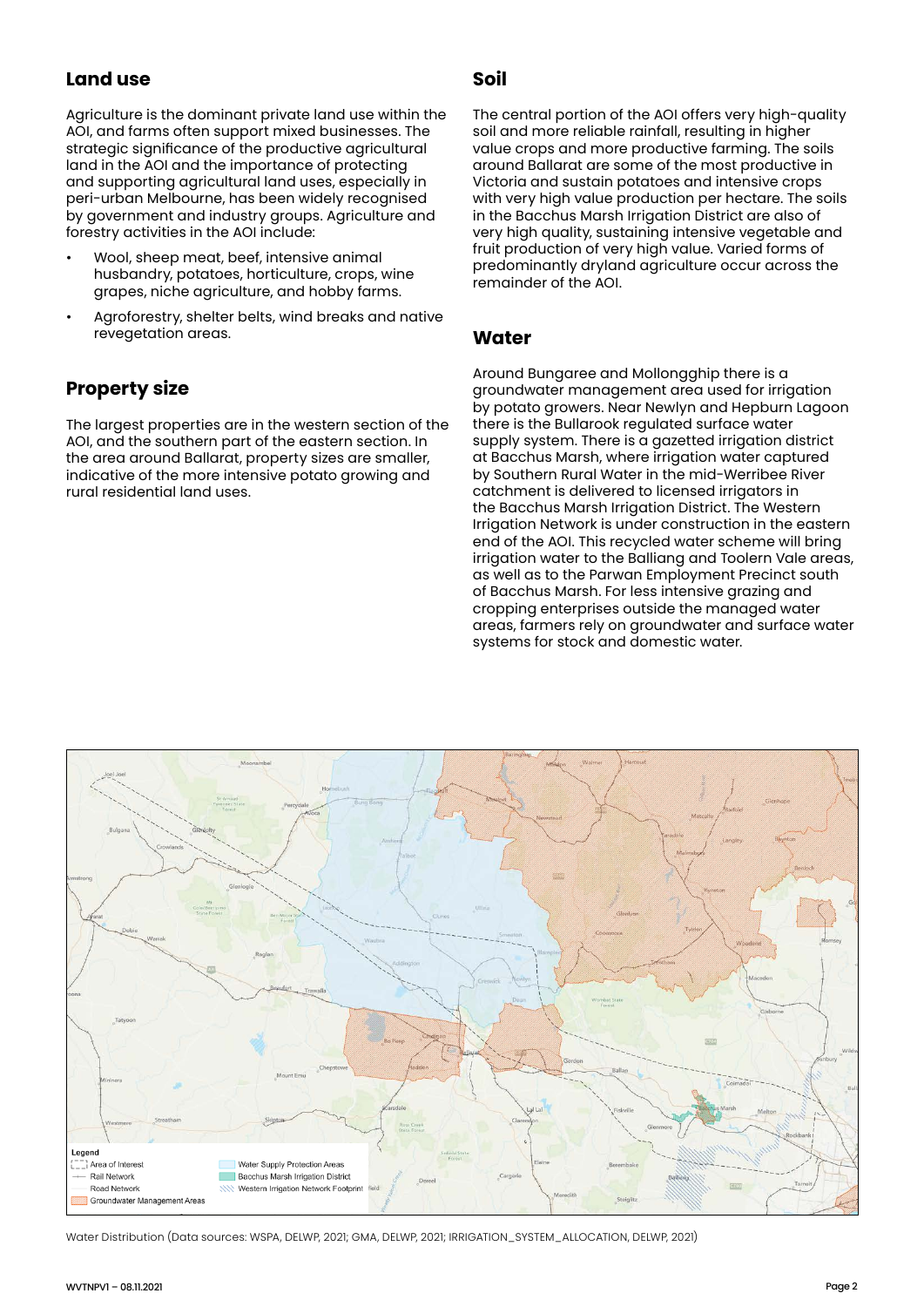#### **Potatoes**

The land around Ballarat supports a high value potato industry. Significant investment has been made by farmers and commercial processors to develop the potato industry over many years. Occurring on the most productive soils and where the most reliable surface and groundwater irrigation supplies are available, potatoes represent the highest intensity broadscale use within the AOI, along with vegetable and fruit production at Bacchus Marsh. Potato growing is a mechanised horticultural operation, with large machinery used for sowing, cultivating, harvesting the crop, along with transport, storage and irrigation infrastructure.

Three types of potatoes are grown:

- Seed potatoes grown under certification and strict biosecurity.
- Processing potatoes grown to order and specification to supply the two main processing companies McCains and Simplot.
- Fresh potatoes (ware) grown for supply to domestic vegetable markets.

#### **Wool, lamb and beef**

Wool, lamb and beef production occurs across the AOI. In the centre of the AOI from Ballarat to the Wimmera, production levels are highest compared to other parts of the AOI and are comparable to the highest levels in Victoria. In terms of infrastructure, broadacre grazing areas have improvements such as fences, dams and water systems, and pastures. Structures such as hay sheds, stock yards, silos and machinery sheds are located at strategic locations.

#### **Horticulture**

Vegetables, including fresh salad greens, garlic, orchards, tree nuts and other herbs are grown in the eastern section of the AOI and within the potato growing areas. The Bacchus Marsh Irrigation District is a highly concentrated and intensive production area. High value enterprises often use complex systems including irrigation, crop rotations, weed management systems, high levels of employment, onsite value add and production quotas. Other horticultural enterprises are generally isolated and in small plots.

#### **Crops**

Cropping of cereals (oats, wheat, barley), pulses (lupins, beans), oilseeds (canola) and fodder crops (such as lucerne and brassicas) takes place across most of the AOI. The Melbourne peri-urban fringe in the eastern section of the AOI, particularly in the south near Balliang, the high production areas near Ballarat and the extreme western end of the AOI near Landsborough, support extensive areas of broadacre cropping. Modern farming systems and use of technology is common in agricultural enterprises across the AOI, including precision farming techniques utilising GPS and large-scale equipment.

#### **Niche agriculture**

Small-scale niche agriculture operations are scattered across the AOI. Examples include apiculture for honey and pollination services, vineyards, plant nurseries, flowers, turf, seed production, truffles, organic goat dairy, small studs, cottage gardens, aquaculture, rice growing, emus and ostriches.

#### **Hobby farms**

Hobby farms or lifestyle properties are more prevalent in the eastern section of the AOI, closer to Melbourne and around Ballarat.

#### **Forestry**

There are several large, connected areas of Radiata Pine plantations near Creswick (to the west, south and east), around Wilsons Reservoir (near Bullarook), south of Spargo Creek, and between Gordon and Ballan. There are also scattered pine plantations between Lexton and Creswick.

Blue Gum plantations are found near Gordon, near Moorabool Reservoir at Bolwarrah, and between Waubra and Mount Beckworth, with the largest grouping of plantations around Lexton. There are a limited number of plantations west of Mount Lonarch.



Wool and lamb production and the control of the crops of the crops of the crops of the crops of the crops of the crops of the crops of the crops of the crops of the crops of the crops of the crops of the crops of the crops